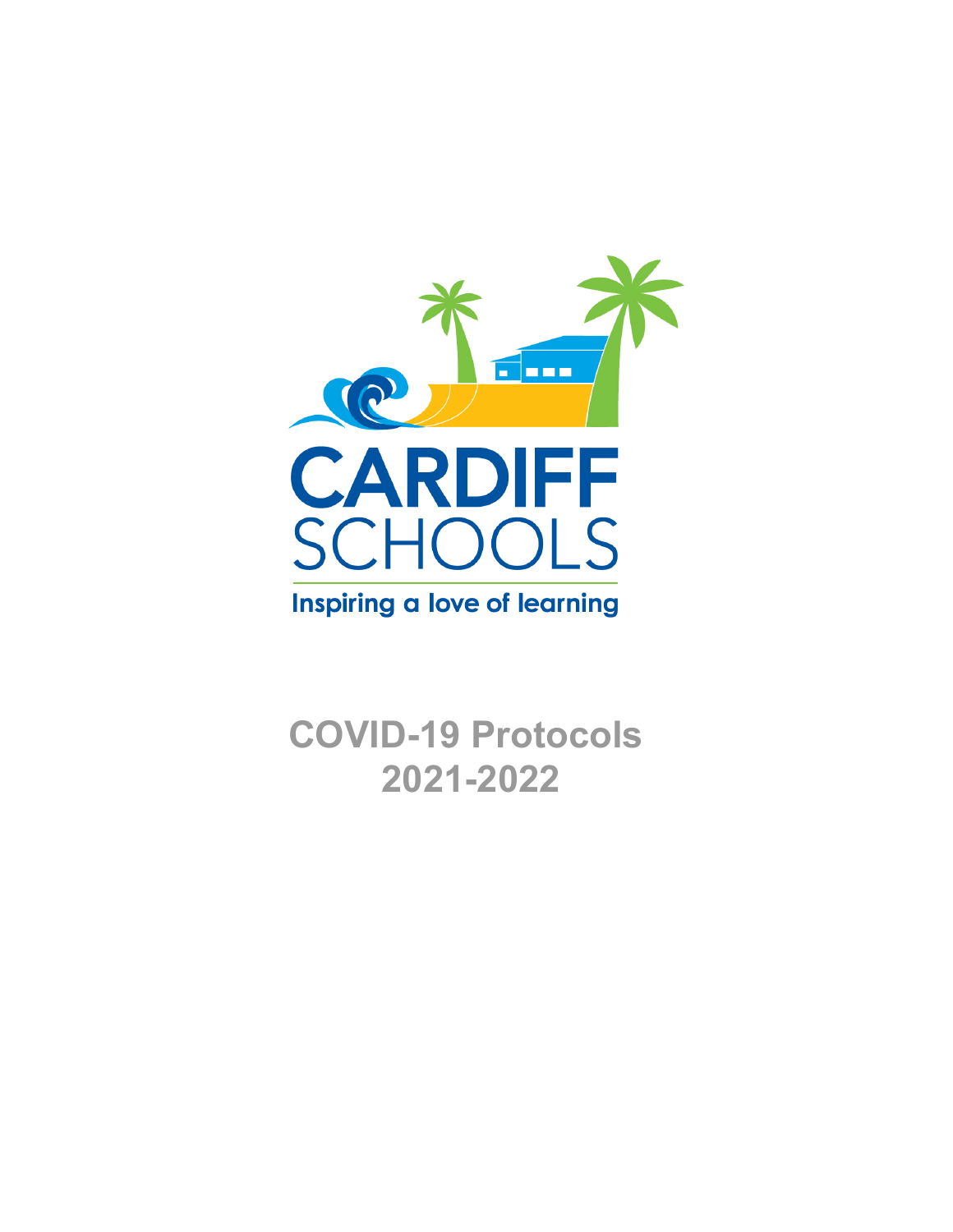# **Cardiff School District COVID-19 Protocols 2021-22**

**To promote the health, safety, well-being, and academic success of students and staff members during the COVID-19 pandemic, the following protocols and procedures have been developed.**

#### **Prior to Arrival at School**

- Before departing the home, parents/guardians must conduct a symptoms check of students.
- All staff members must self-screen at home for symptoms. A temperature check is no longer required for staff.

#### **Stay Home When Appropriate**

- Staff and parents should be on the alert for signs of illness in themselves and their children and **remain at home** when they are showing any of the symptoms listed below.
- People with COVID-19 have had a wide range of symptoms reported, ranging from mild symptoms to severe illness.
- Symptoms may appear **2-14 days after exposure to the virus.** People with the symptoms listed below may have COVID-19.

#### **Students or staff experiencing one or more of the following symptoms will be excluded from school:**

- Fever of 100 or higher
- Chills
- New cough, nasal congestion or runny nose
- Shortness of breath or difficulty breathing
- New muscle or body aches or fatigue
- Headache (if abnormal for you)
- New loss of taste or smell
- Sore throat
- Diarrhea
- Loss of appetite, nausea, vomiting, abdominal pain
- Recent diagnosis, or possible exposure to COVID-19 (if unvaccinated)

A temperature of 100 F or greater or a "yes" answer to any of the symptoms above identifies the individual as potentially positive for COVID-19. Students and staff will be asked to stay home and will be recommended for follow-up testing.

#### **When to Seek Emergency Medical Attention**

If someone is showing any of these signs, seek emergency medical care immediately: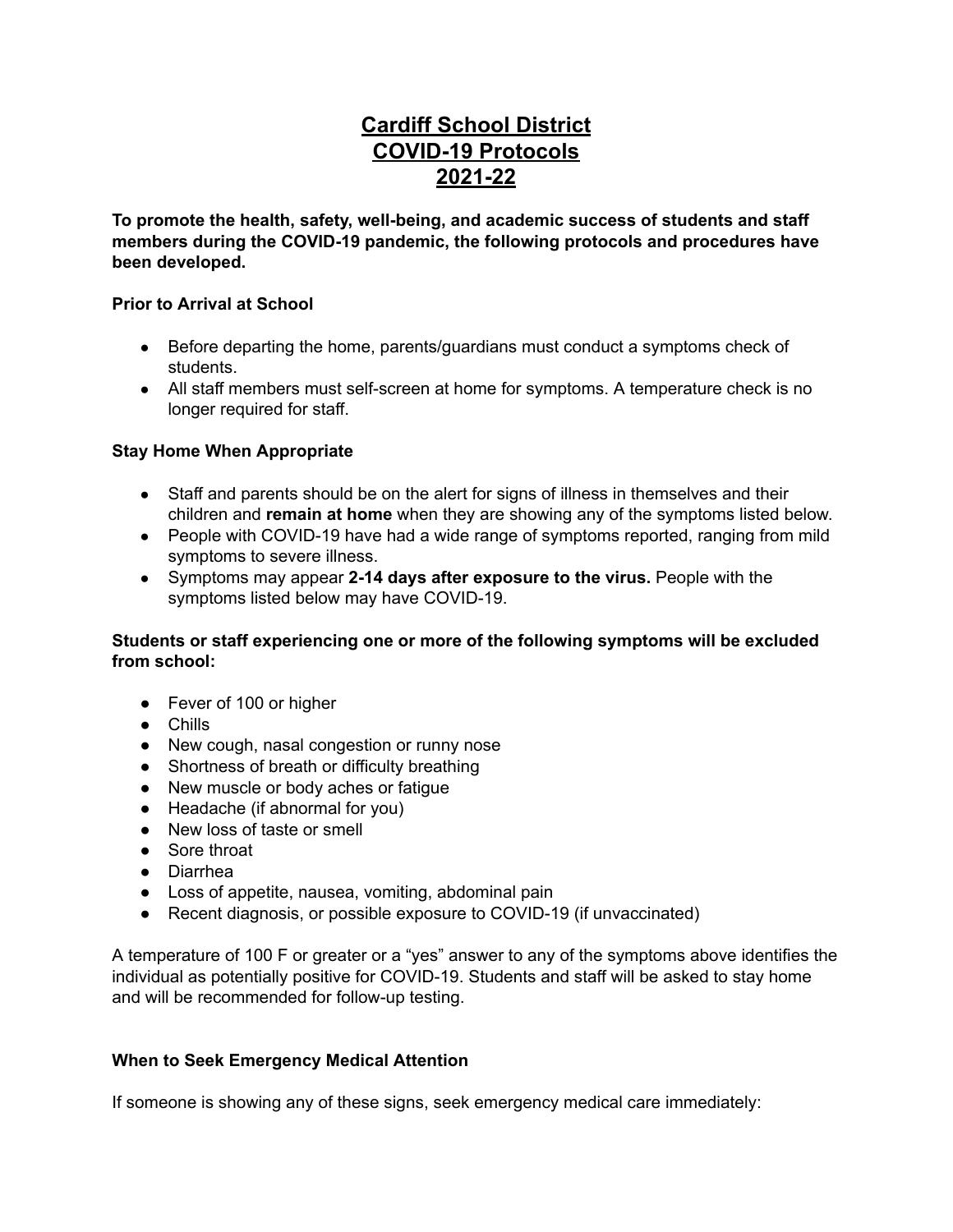- Trouble breathing
- Persistent pain or pressure in the chest
- New confusion
- Inability to wake or stay awake
- Bluish lips or face
- Severe abdominal pain

#### **Procedure for Sending Individuals Home with Positive Symptoms**

- We will be following the **SDCOE [COVID-19](https://covid-19.sdcoe.net/Portals/covid-19/Documents/Health%20Practices/COVID-19-Decision-Tree.pdf?updated=072721) Decision Tree** to guide next steps.
- Individuals who exhibit a positive symptom will be sent to the health office and provided a face covering.
- Parents/guardians of students will be contacted immediately. Students exhibiting symptoms will need to be picked up and parents/guardians will be made aware of next steps.
- Students with positive symptoms will be isolated in a designated area outside. Students will be accompanied by a staff member at all times while waiting for pick up.
- Symptomatic staff members will be immediately sent home and made aware of next steps.

#### **How COVID-19 is Spread**

- COVID-19 is thought to spread mainly through close contact from person-to-person, through respiratory droplets produced when an infected person coughs, sneezes or talks.
- COVID-19 may be transmitted when a person touches a contaminated object and then touches their eyes, nose, or mouth.
- Some people without symptoms may be able to spread the virus.

#### **Hand Hygiene and Respiratory Etiquette**

- Reinforce healthy habits and monitor proper handwashing.
- Model and practice regular hand hygiene, including upon entry into the classroom, before and after eating, after coughing or sneezing, after playing outside, after using the restroom, and if their hands are visibly soiled.
- Wash hands with soap and water for at least 20 seconds. (Have students sing the birthday song while washing their hands)
- $\bullet$  If soap and water are not readily available, hand sanitizer that contains at least 60% alcohol may be used. Hand sanitizer will be readily available on site.
- Teach children to avoid contact with one's eyes, nose and mouth.
- Teach children to cover coughs and sneezes with a tissue. Used tissues should be thrown in the trash and hands washed immediately with soap and water for at least 20 seconds, or hand sanitizer should be used.

#### **Healthy, Clean Environment**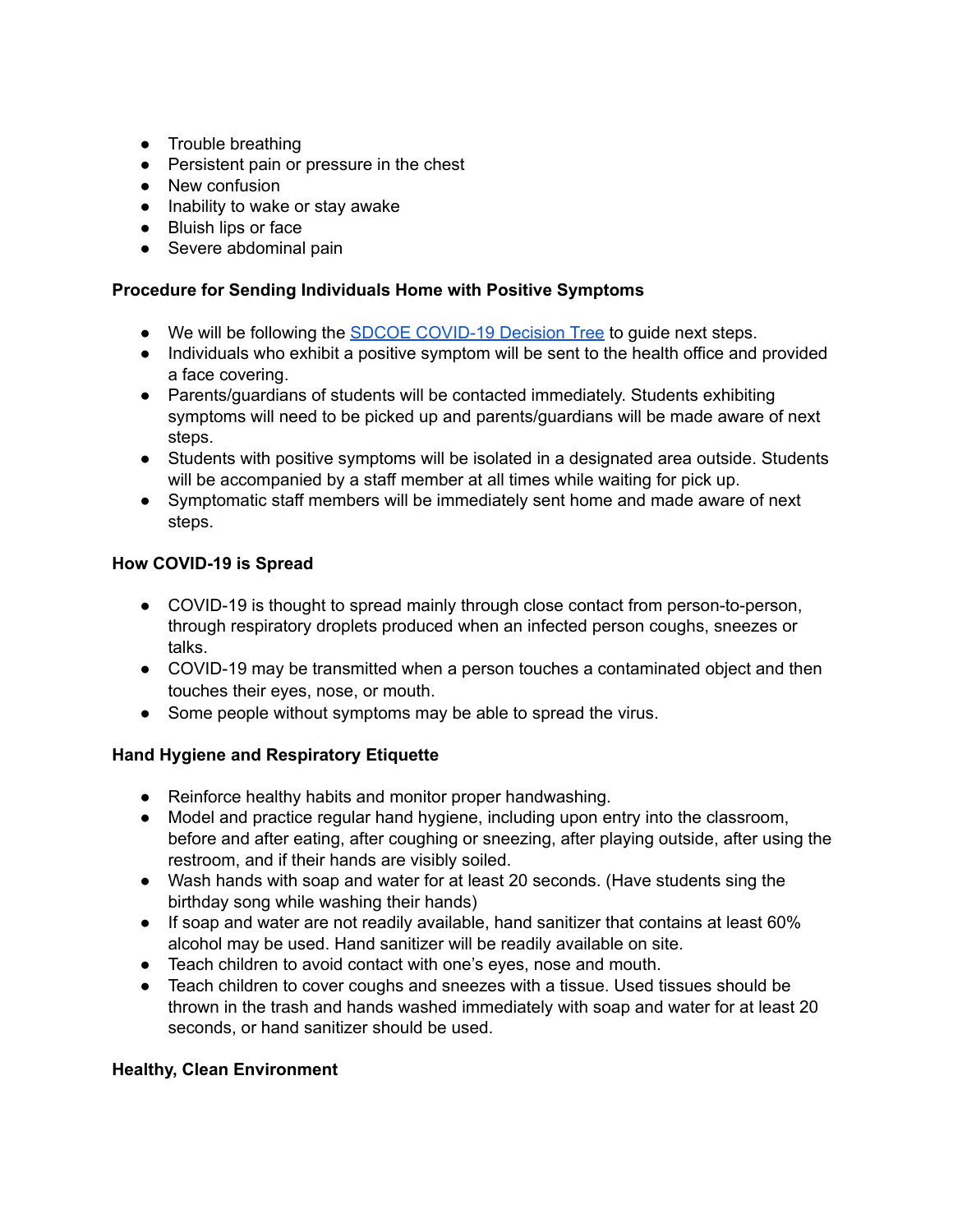- Cleaning and disinfection of the campus, including high touch surfaces, will be performed nightly.
- Staff will have access to anti-bacterial hand sanitizers and disposable gloves and use them as needed.
- Surfaces will be disinfected using EPA-approved products.
- Electrostatic sprayers are used to support a thorough and efficient sanitation process.
- Outdoor space will be utilized as practicable.
- Windows and doors should be kept open to provide outdoor ventilation.
- HVAC filters have been upgraded throughout the District.
- HEPA air purifiers are used in all classrooms and indoor communal areas.

# **Face Coverings**

- Face coverings **are recommended indoors, but not required,** for students and staff.
- Face masks are available for individuals who would like one.
- Staff must use face coverings where required per Cal/OSHA standards, such as in the event of an exposure (regardless of vaccination status), or upon return from isolation or quarantine before day 11.

# **Considerations for a COVID-19 Positive Case**

- If a student or staff member tests positive for COVID-19 and has exposed others at the school we will work in consultation with our local health department to determine next steps.
- We will provide timely and appropriate notification to exposed staff and families while protecting confidentiality.
- Symptomatic students and staff members will be advised to follow the protocols listed in the [COVID-19](https://covid-19.sdcoe.net/Portals/covid-19/Documents/Health%20Practices/COVID-19-Decision-Tree.pdf?updated=072721) Decision Tree provided by the San Diego County Health Department to help guide their eventual return to school.

# **Following a Confirmed COVID-19 Exposure**

- We will follow the guidance of the SDCOE COVID-19 Decision Tree.
- All exposed, asymptomatic individuals, regardless of vaccination status, may continue to attend school/work but should test once on day 3, 4, or 5 following the exposure. Those within 90 days of prior infection should not test.
- Group contact tracing and close contact exposure screening will be conducted as required by public health.
- Exposed individuals or their caregivers will be notified by the school of the exposure.
- For students, masks are recommended, but not required, through day 10 in the event of an exposure. For staff, masks are currently required in certain cases per Cal/OSHA Emergency Temporary Standards, as indicated above.
- Exposed students who participate in testing may continue to take part in after school and extracurricular activities, unless they develop symptoms or test positive for COVID-19.